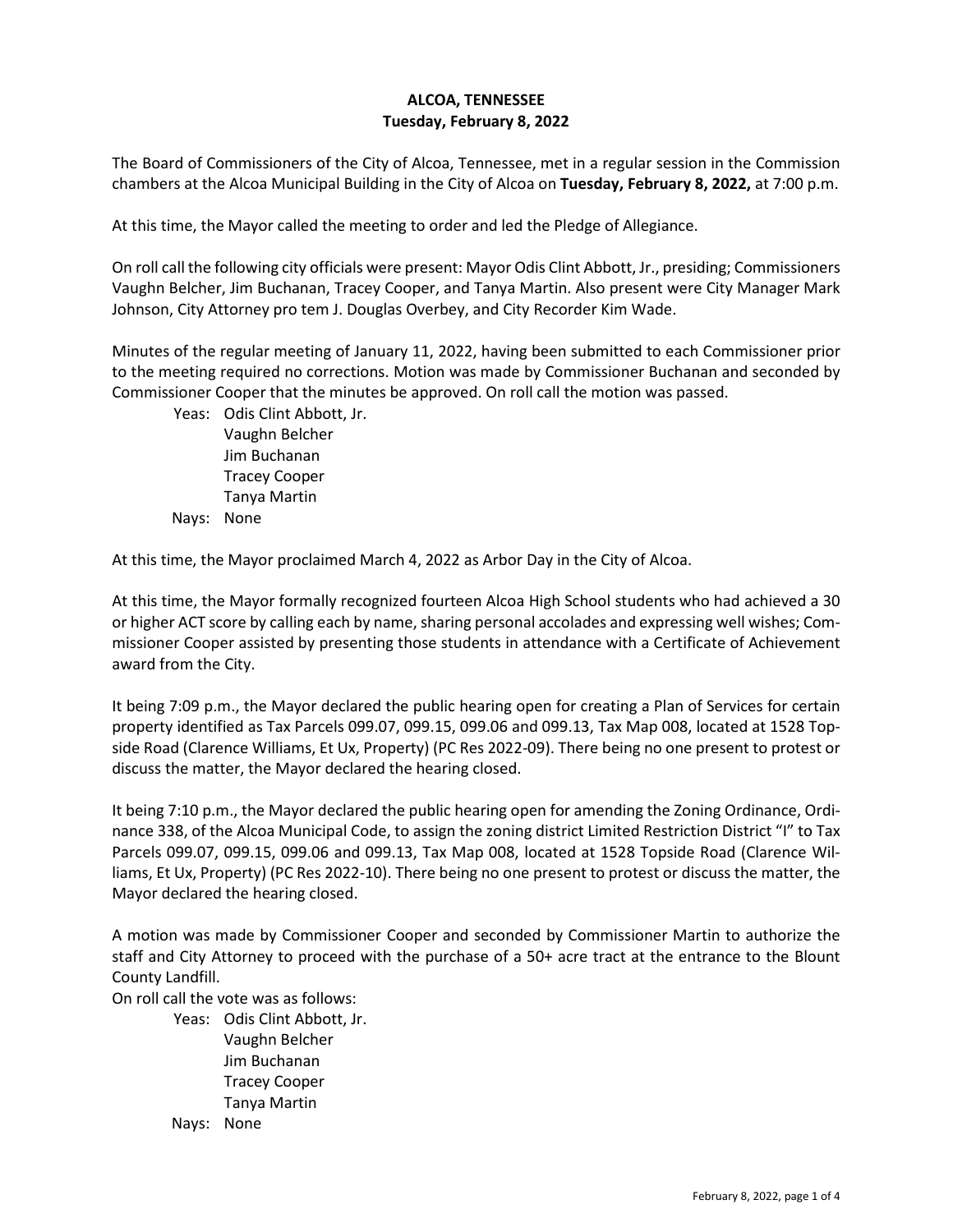On roll call the motion was passed by unanimous vote. Thereupon the Mayor declared the action was so authorized.

A motion was made by Commissioner Buchanan and seconded by Commissioner Cooper to authorize the Mayor to sign/execute a Release of Easement associated with the property located at 1010 Middlesettlements Road.

On roll call the vote was as follows:

Yeas: Odis Clint Abbott, Jr. Vaughn Belcher Jim Buchanan Tracey Cooper Tanya Martin

Nays: None

On roll call the motion was passed by unanimous vote. Thereupon the Mayor declared the action was so authorized.

A motion was made by Commissioner Buchanan and seconded by Commissioner Cooper to declare as surplus and authorize the disposal of two vehicles from the Public Works & Engineering Department. On roll call the vote was as follows:

Yeas: Odis Clint Abbott, Jr. Vaughn Belcher Jim Buchanan Tracey Cooper Tanya Martin

Nays: None

On roll call the motion was passed by unanimous vote. Thereupon the Mayor declared the action was so authorized.

A motion was made by Commissioner Cooper and seconded by Commissioner Belcher that an ordinance, the caption of which follows, be passed on second reading: AN ORDINANCE CREATING A PLAN OF SER-VICES FOR CERTAIN PROPERTY IDENTIFIED AS TAX PARCELS 099.07, 099.15, 099.06 AND 099.13, TAX MAP 008, LOCATED AT 1528 TOPSIDE ROAD (CLARENCE WILLIAMS, ET UX, PROPERTY) (PC RES 2022-09) (PUBLIC HEARING – 02/08/2022).

On roll call the vote was as follows:

Yeas: Odis Clint Abbott, Jr. Vaughn Belcher Jim Buchanan Tracey Cooper Tanya Martin

Nays: None

Motion passed. Thereupon the ordinance was given number 22-538 and enrolled in the Ordinance Book.

A motion was made by Commissioner Cooper and seconded by Commissioner Buchanan that a resolution, the caption of which follows, be adopted: A RESOLUTION OF THE BOARD OF COMMISSIONERS OF THE CITY OF ALCOA, EXTENDING THE CORPORATE LIMITS OF THE CITY OF ALCOA BY ANNEXING INTO THE CITY PROPERTY IDENTIFIED AS TAX PARCELS 099.07, 099.15, 099.06 AND 099.13, TAX MAP 008, LOCATED AT 1528 TOPSIDE ROAD (CLARENCE WILLIAMS, ET UX, PROPERTY) (PC RES 2022-09) (PUBLIC HEARING – 02/08/2022).

On roll call the vote was as follows:

Yeas: Odis Clint Abbott, Jr.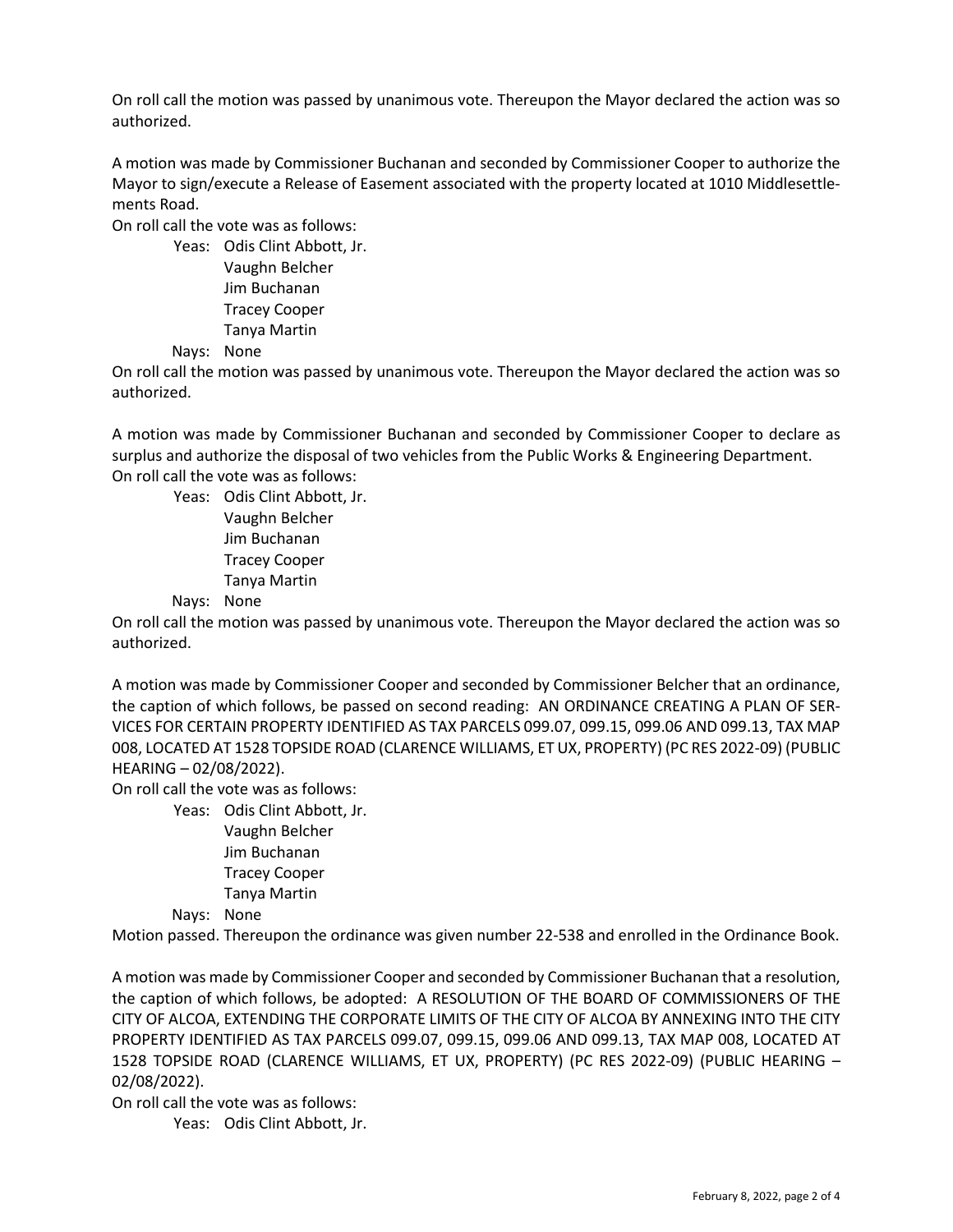Vaughn Belcher Jim Buchanan Tracey Cooper Tanya Martin

Nays: None

Thereupon the resolution was given number R22-418 and enrolled in the Resolution Book.

A motion was made by Commissioner Belcher and seconded by Commissioner Buchanan that a resolution, the caption of which follows, be adopted: A RESOLUTION REQUESTING THE COMMISSIONERS OF ELEC-TIONS FOR BLOUNT COUNTY, TENNESSEE, TO CALL AND HOLD A GENERAL ELECTION IN THE CITY OF AL-COA FOR THE FIRST TUESDAY FOLLOWING THE FIRST MONDAY OF NOVEMBER 2022 (November 8, 2022). On roll call the vote was as follows:

Yeas: Odis Clint Abbott, Jr. Vaughn Belcher Jim Buchanan Tracey Cooper Tanya Martin

## Nays: None

Thereupon the resolution was given number R22-419 and enrolled in the Resolution Book.

A motion was made by Commissioner Cooper and seconded by Commissioner Buchanan that an ordinance, the caption of which follows, be passed on first reading: AN ORDINANCE OF THE BOARD OF COM-MISSIONERS OF THE CITY OF ALCOA AMENDING THE ZONING ORDINANCE, ORDINANCE 338, OF THE AL-COA MUNICIPAL CODE, TO ASSIGN THE ZONING DISTRICT LIMITED RESTRICTION DISTRICT "I" TO TAX PAR-CELS 099.07, 099.15, 099.06 AND 099.13, TAX MAP 008, LOCATED AT 1528 TOPSIDE ROAD (CLARENCE WILLIAMS, ET UX, PROPERTY) (PC Res 2022-10) (Public Hearing – 02/08/2022).

On roll call the vote was as follows:

Yeas: Odis Clint Abbott, Jr. Vaughn Belcher

Jim Buchanan Tracey Cooper Tanya Martin

Nays: None

Motion passed. Thereupon the ordinance was given number 22-539 and enrolled in the Ordinance Book.

After a general discussion, a motion was made by Commissioner Martin and seconded by Commissioner Buchanan to reappoint Mr. Donald Larson to the Blount County Cable Television Authority for a two (2) year term.

On roll call the vote was as follows:

Yeas: Odis Clint Abbott, Jr. Vaughn Belcher Jim Buchanan Tracey Cooper Tanya Martin

Nays: None

On roll call the motion was passed by unanimous vote. Thereupon the Mayor declared the action was so taken.

There being no further business, a motion was made by Commissioner Martin and seconded by Commissioner Cooper that the meeting be adjourned.